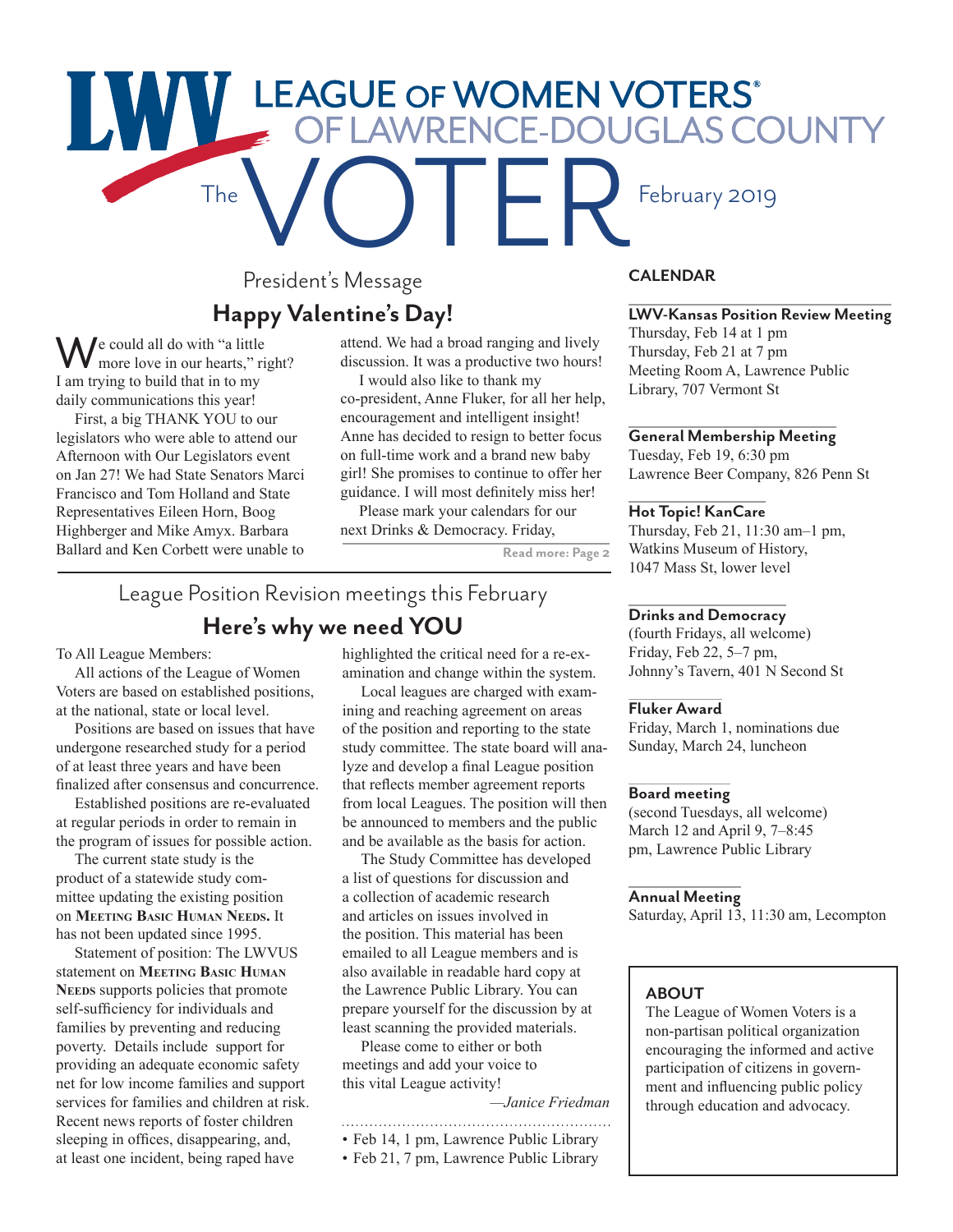## President's Message, cont'd

Feb 22, 5–7 pm at Johnny's Tavern North. We are changing the day to the fourth *Friday* of every month. Our January event, changed to Friday due to the ice storm, was such fun! Around 20 people joined us! So let's make it a party! Plan to be there!.

We are working with Dr. Teri Finneman's journalism class at KU to improve our social media presence. Be on the lookout in the next few weeks for changes to our Facebook and Twitter as well as a brand new Instagram profile! It's exciting to work with the students and get their ideas and insight! Also, another group is working with the League at the state

### level on the Centennial celebration.

Plan on joining us for a General Membership Meeting at Lawrence Beer Company, 826 Pennsylvania St, on Tuesday, Feb 19, from 6:30 to 8:30 pm. It will be a great opportunity to learn more about the League, upcoming events and how you can get involved! We will socialize and enjoy great food and drinks! See you there!

> *— Kristin Salmans President, League of Women Voters Lawrence/Douglas County*

> > **See also Kristin's Letter to the Editor, page 4**

# **Highlights of the Minutes**

# LWV L/DC Board Meeting

### December 11, 2018

**Present:** Kristin Salmans (Co-President), Melissa Wick (Treasurer), Sharon Brown (Secretary), Tamara Cash, Marjorie Cole, Janice Friedman, Cille King, Marlene Merrill

**Absent:** Margaret Arnold, Jamie Benvenutti, Debra Duncan, Anne Fluker, Kim Gibson, Lori Hutfles

**Guests:** Lauren Baruth-Stroberg, Teri Finneman

### **Announcements**

Teri Finneman (KU Journalism and Mass Communication faculty) gave an extensive presentation of the public relations campaign draft for the 100th LWV celebration in 2020. She asked for input and consensus on several items her students are working on, including slogans and logos.

Marjorie announced that we have five new members: Barbara Johnston, Jill Fincher, Amy Burgin, Samantha Turner and Susan Tabor. **Treasurer**

Melissa reported that we had income of \$230 in November (dues \$105.00, contributions \$125.00) and expenses of \$13.52 (PayPal \$2.93, Voter postage \$10.59). Balance Sheet 12/11/2018:

• Stucky Money Market Account \$0.00 MMA \$10,747.21

Checking (11/30/2018) \$6,400.62 • National Education Fund \$2,002.39 Checking (12/11/2018) \$6,400.62

Kristin moved and Marjorie seconded that the treasurer's report be accepted and filed for audit. Motion carried. **Voter Service**

Melissa presented the voter registration report that she submitted to LWVKS. Total events, 81; total new registrations, 1,152; total processed address/name/party affiliation changes and advance ballots, 350; total tabling hours, 350; total number of volunteers, 374; follow-up postcards sent, 850. Kristin also returned a national survey regarding this information. **Vice President**

Marlene will assist with selecting our LWV \$1,000 Scholarship winner this spring but asked the board to be thinking about choosing a new chairman for this committee. **New Business**

Grant requests for youth voter registration funds are due. Melissa volunteered to write for this. She will also coordinate with Judy Muller, Topeka League president, regarding a grant for naturalization registration funds. **Old Business**

Tamara will arrange for our Annual Meeting to be held in Lecompton on Saturday, April 13, 2019. We will gather at 11 am and lunch at 11:30 am with the meeting to follow.

*Submitted by Sharon Brown, Secretary*

### **Welcome, New Members**

The League has three new members: **Logan Strasburger, Janet Yoe** and **David Snyder!** Look forward to seeing them at upcoming events.

*—Marjorie Cole*

### **Hot Topic! KanCare**

The Outreach Vista for the Olathe KanCare Ombudsman office will be our speaker on Feb 21. Holly Venn will present information on Medicaid eligibility and services. She will take written questions after her remarks. We will gather at 11:30 am, and the program will begin at noon, finishing by 1 p.m. The meeting place is the lower level of the Watkins Museum of History, 1047 Massachusetts St, 10th Street entrance.

*— Marlene Merrill*

### **IN MEMORIAM**

We sadly report the deaths of two long time League members in December.

**Carol Klinknett,** a board member, participated often in voter registration events, tirelessly phoned league members without internet connections with League information, obtained support from business for our meet-the-candidates potlucks, and advocated for human rights and environmental causes. There will be a celebration of life for her family and friends at the Smith Center, Brandon Woods, 10:30 am to 12:30 pm on June 8, her birthday.

**Arlene Seely-Bensch,** a long-time League member, faithfully attended League activities with her husband, Larry Bensch, also a League member.

*—Marlene Merrill and Marjorie Cole*

# How to Contact LWV

**League of Women Voters of**

**Lawrence – Douglas County** PO Box 1072 Lawrence KS 66044-1072

President Kristin Salmans email **lawrenceleaguekspres @gmail.com www.lawrenceleague.com www.twitter.com/lwvldc www.facebook.com/lwvldc**

### **State:**

email **lwv.kansas@gmail.com www.lwvk.org**

**National: www.lwv.org**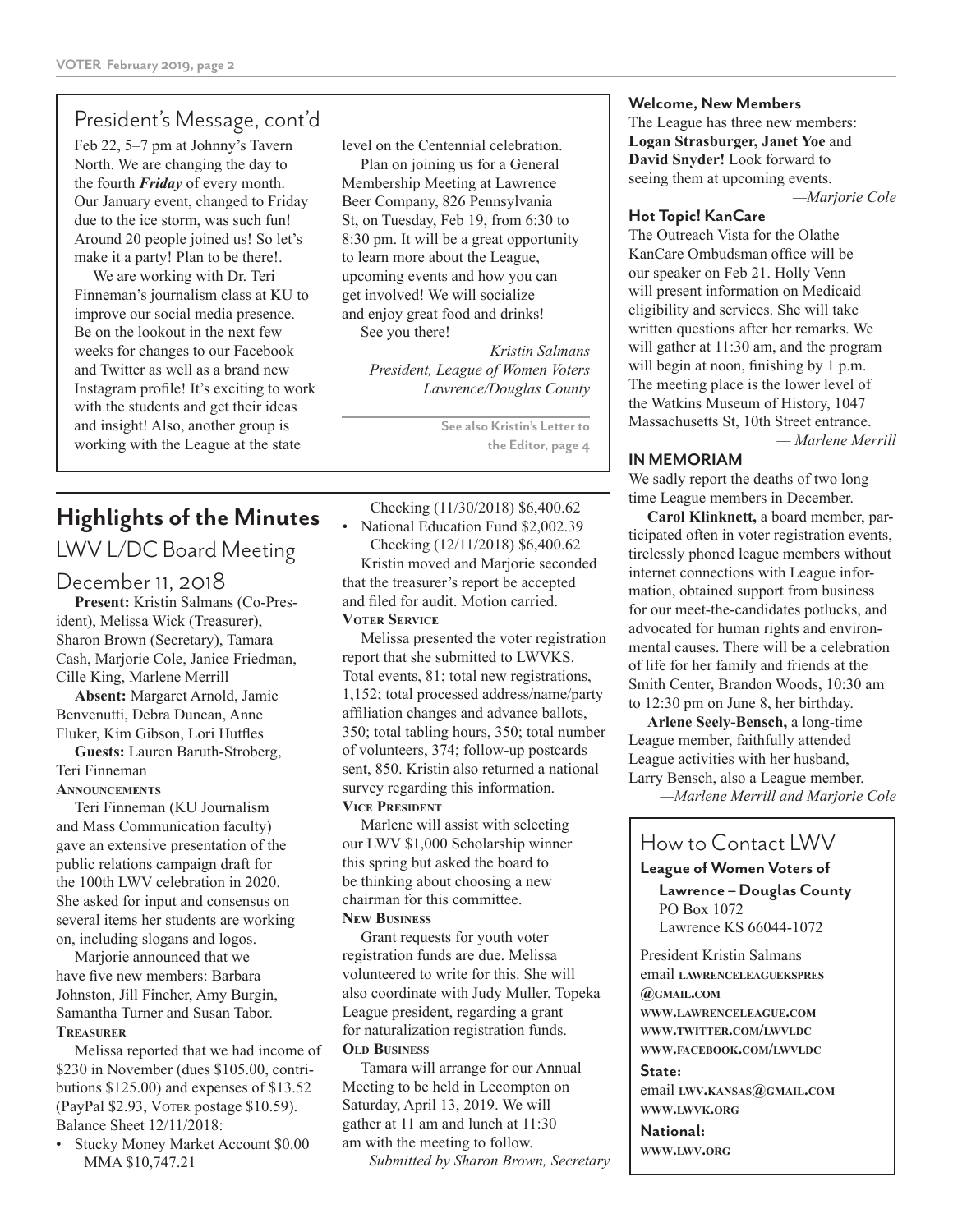# **March 1 Deadline for Fluker Nominations**

Since 1999, the League of Women Voters of Lawrence-Douglas County has honored a fellow citizen with the Helen Fluker Open and Accessible Government Award.

This year, the recipient will be honored at a luncheon on Sunday, March 24.

The League invites you to submit a nomination, a person worthy of recognition for contributions to our community. If you represent an organization, your nominee does not need to be a member, but simply someone of whom you are aware. If you nominated someone in the past who did not receive the award, you are welcome to submit an updated nomination form or nominate another person.

We have modified our guidelines somewhat. This year, the nominee should be a Kansas resident over age 18 whose efforts may have promoted improvement in government. The activities for which he or she is nominated may be volunteer or an extension of a regular job position. The nominee could have accomplished improvement in government in a variety of ways, such as

- Attempting to increase citizen participation in government
- Educating the public about an issue of importance
- Working toward more "open" government
- Being involved in the community in ways that lead to better political decision-making

Please feel free to attach up to three additional sheets of text to the nomination form with as much detail as possible regarding the activities of your nominee. The deadline for nominations is Friday, March 1, 2019.

For questions or additional information, call Janice Friedman at 785-842-5188, email inquiries to **flukerawardlwv@gmail.com**.

Thank you for participating in this opportunity to recognize those who help make our government better for all of us. *— Janice Friedman*

*For a history of the Fluker award including previous honorees:* **my.lwv. org/kansas/lawrence-douglas-county/ helen-fluker-open-and-accessible-government-award**



### **Nominating Criteria**

The nominee must be a Kansas resident over age 18, and their efforts (volunteer or as an extension of their work duties) must have promoted improvement in government. They could have accomplished this in a variety of ways, such as attempting to increase citizen participation in government; educating the public about an issue; working toward more "open" government; or otherwise being involved in ways which represent the principles that lead to better political decision-making.

Please indicate below or attach a statement explaining why you feel this nominee should be considered for the Helen Fluker Open and Accessible Government Award. Please feel free to attach up to three additional sheets to this form.

 $\_$  , and the set of the set of the set of the set of the set of the set of the set of the set of the set of the set of the set of the set of the set of the set of the set of the set of the set of the set of the set of th

 $\_$  , and the set of the set of the set of the set of the set of the set of the set of the set of the set of the set of the set of the set of the set of the set of the set of the set of the set of the set of the set of th

 $\_$  , and the set of the set of the set of the set of the set of the set of the set of the set of the set of the set of the set of the set of the set of the set of the set of the set of the set of the set of the set of th

| Your Name |  |  |  |
|-----------|--|--|--|

Title/Organization (if applicable)

Address: \_\_\_\_\_\_\_\_\_\_\_\_\_\_\_\_\_\_\_\_\_\_\_\_\_\_\_\_\_\_\_\_\_\_\_\_\_\_\_\_\_\_\_\_\_\_\_\_\_\_\_\_\_\_\_\_\_\_

Phone\_\_\_\_\_\_\_\_\_\_\_\_\_\_ Email \_\_\_\_\_\_\_\_\_\_\_\_\_\_\_\_\_\_\_\_\_\_\_\_\_\_\_\_\_\_\_\_\_\_\_\_\_\_\_\_\_

Date\_\_\_\_\_\_\_\_\_\_\_\_\_\_\_ Signature \_\_\_\_\_\_\_\_\_\_\_\_\_\_\_\_\_\_\_\_\_\_\_\_\_\_\_\_\_\_\_\_\_\_\_\_\_\_

Please date and sign the form and return by March 1, 2019.

### **Helen Fluker Award Selection Committee**

**LWV L/DC PO Box 1072**

### **Lawrence KS 66044**

To email your nomination, please send to **flukerawardlwv@gmail.com**. Thank you.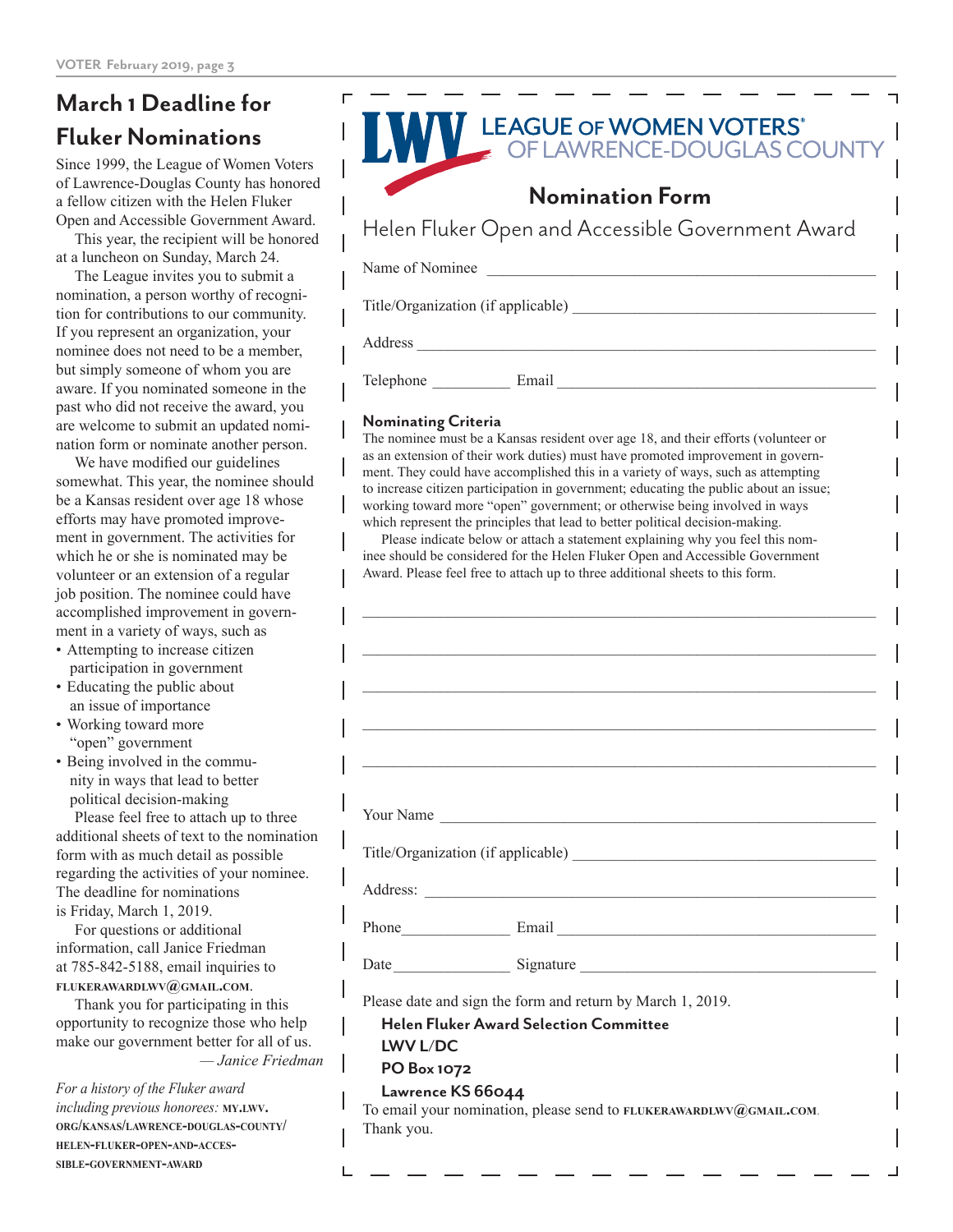**From the Lawrence Journal-World, Jan 21, 2019 Letter to the editor**

# **Speak up about Secrecy**

To the editor:

In its 2017-18 series "Why So Secret Kansas," The Kansas City Star found our state government is one of the least transparent in the nation. These secrecy tools remain intact: anonymous bills, unrecorded votes, "gut and go," and majority-party leadership controls.

All bills introduced in Kansas should contain the name(s) of the originator(s). The Star found "more than 90 percent" of our laws "passed in the last decade" were anonymous. This secretive practice prevents us from knowing who is pushing legislation and who stands to benefit. Last session, the House speaker ordered committee chairs to stop allowing introduction of anonymous bills, but many refused.

Generally, for laws to pass in Kansas, they must be heard by committees in the House and the Senate. Kansas legislators too frequently use a device called "gut and go" to avoid the two-chamber process. Gut and go, which strips a bill of its content, replacing it with a completely unrelated measure, may be useful in rare circumstances. Kansas legislators have made a practice of using it to quickly introduce and pass controversial legislation.

We need rule changes for selection of chairs, committees and scheduling. Current rules allow majority leadership to prevent votes on properly introduced and worked bills, like Medicaid expansion.

Contact your legislators. The LWVK urges all Kansas legislators to put names on bills, record all votes, limit gut and go, and vote for new rules that prevent overly partisan blocking of the legislative process.

Kristin Salmans,

President of the League of Women Voters Lawrence/Douglas County 

*[***http://www2.ljworld.com/ opinion/2019/jan/21/letter-to-theeditor-speak-up-about-secrecy/***]*



**Attention to speakers Jan 27**

# **Q&A with State Legislators Attracts Audience of 40**

Seven state legislators answered questions from a crowd of about 40 league members and guests Jan. 27, The range of topics was wide and the discussion lively.

At the event titled "Afternoon with Our Legislators," the panel members were Sen. Tom Holland (D-Baldwin City), Sen. marci francisco (D-Lawrence), and Representatives Eileen Horn (D-Lawrence), Mike Amyx (D-Lawrence), and Boog Highberger (D-Lawrence). The event took place at the First Presbyterian Church Fellowship Hall.

Questions regarded education funding, Medicaid expansion, reducing sales tax on food, tax law (especially decoupling the state form from the federal), Sheldon's Law requiring churches to report known instances of child abuse, cost of electricity, renewable energy, water resources, the dredging of creeks and sending the silt into the Kaw River, increasing transparency in the legislative process (bill authors, committee votes), rural revitalization, expansion of K-10, climate change, same-day voter registration, the death penalty, and more.

Each speaker gave a brief summary of hopes for this session as well as committee



memberships and bills in progress. (Bills are developed in committees and, if approved by the committee, submitted to the House and Senate. The President of the Senate and the Speaker of the House have control over what legislation is presented for vote. Cooperation and compromise are required for a bill to pass the legislature and go on to the Governor.

What can individuals do to promote their causes? All the speakers said communication from the public is vital postcards, letters, emails, telephone calls. It helps to contact legislators who are in committees working on bills you support, especially chairs, and the Speaker of the House and the President of the Senate. If you don't support bills, it also has impact if enough people inform legislators of their wishes. You can encourage friends and relatives in areas outside Lawrence to contact the legislators they voted in and let them know what they want.

A final question: Why are we offering refreshments on Styrofoam plates? The answer is that plates were purchased years ago, those unused passed on each

year. The choice is to throw them away either before using them or after. We plan never to purchase more. *— Marjorie Cole*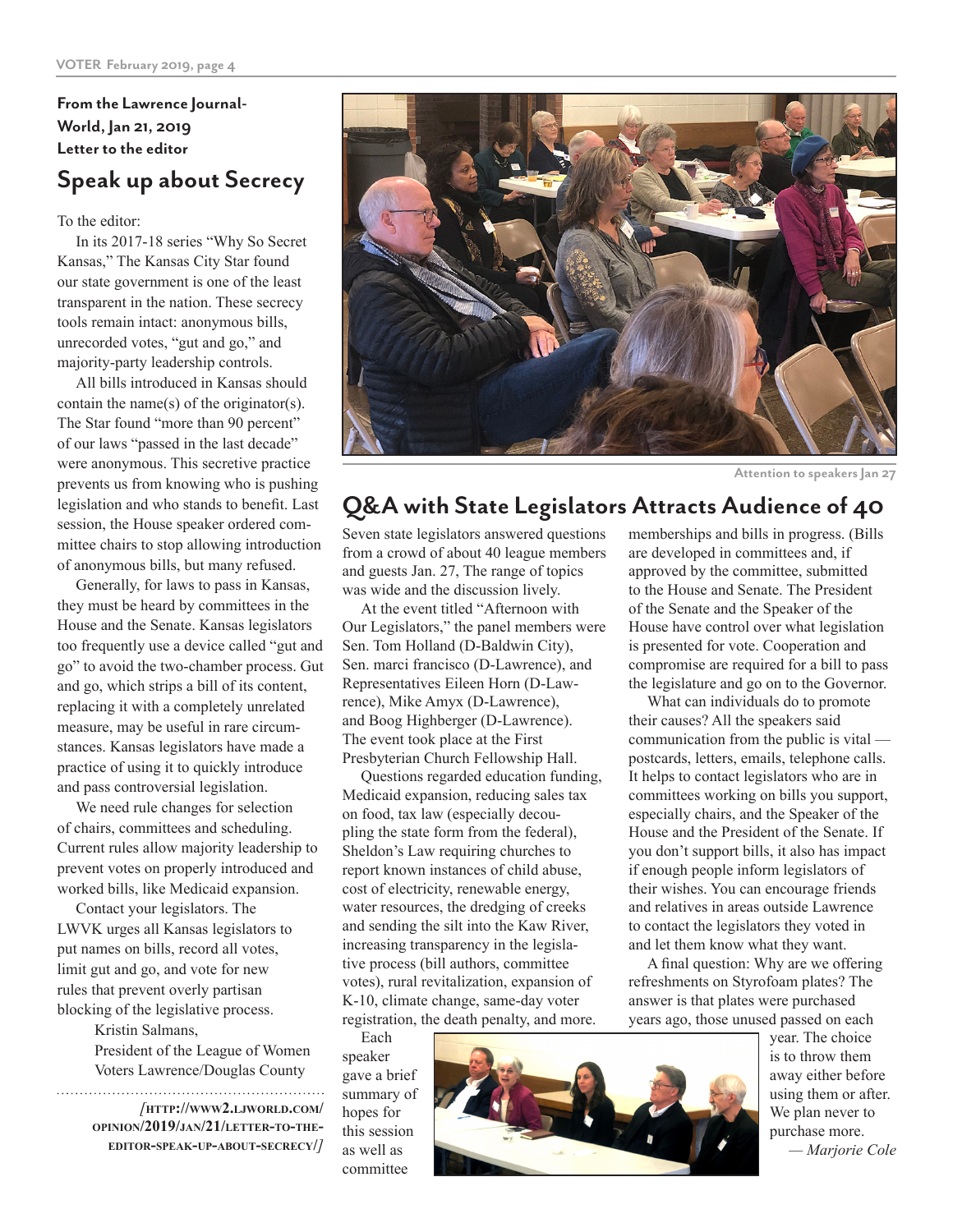

# **Make a Difference — Join/Support the League!**

Membership is open to any man or woman who is 16 years of age or older. New or renewed memberships received now will expire March 31, 2020. Please send this form with a check made out to LWV L/DC to

### **LWV L/DC PO Box 1072 Lawrence KS 66044**

|                                                                                                         |                                                                     | $\Box$ Renewing member $\Box$ New Member                                                                                           |  |  |  |
|---------------------------------------------------------------------------------------------------------|---------------------------------------------------------------------|------------------------------------------------------------------------------------------------------------------------------------|--|--|--|
|                                                                                                         |                                                                     |                                                                                                                                    |  |  |  |
|                                                                                                         |                                                                     |                                                                                                                                    |  |  |  |
|                                                                                                         |                                                                     |                                                                                                                                    |  |  |  |
|                                                                                                         |                                                                     |                                                                                                                                    |  |  |  |
| Suggested voluntary membership assessment:*                                                             |                                                                     |                                                                                                                                    |  |  |  |
| Approximate Household Income Individual membership Household membership                                 |                                                                     |                                                                                                                                    |  |  |  |
|                                                                                                         |                                                                     |                                                                                                                                    |  |  |  |
|                                                                                                         |                                                                     |                                                                                                                                    |  |  |  |
|                                                                                                         |                                                                     |                                                                                                                                    |  |  |  |
|                                                                                                         |                                                                     |                                                                                                                                    |  |  |  |
|                                                                                                         |                                                                     |                                                                                                                                    |  |  |  |
| Life member (of 50 years) \$0                                                                           |                                                                     |                                                                                                                                    |  |  |  |
| * LWV L/DC membership assessment supports the National and State Leagues at \$50/membership             |                                                                     |                                                                                                                                    |  |  |  |
| (\$32 National and \$18 State).                                                                         |                                                                     |                                                                                                                                    |  |  |  |
| ** High school or postsecondary student enrolled at least part time in an accredited institution.       |                                                                     |                                                                                                                                    |  |  |  |
| $\Box$ I am not a member, but would like to support the League with my contribution as indicated below: |                                                                     |                                                                                                                                    |  |  |  |
| I have enclosed a contribution of \$                                                                    |                                                                     |                                                                                                                                    |  |  |  |
|                                                                                                         |                                                                     | I have enclosed a contribution of \$ _______ for the League Education Fund. (Tax-deductible. Write check to "LWV Education Fund.") |  |  |  |
|                                                                                                         |                                                                     |                                                                                                                                    |  |  |  |
| As a League member or supporter, I would like to participate in League activities as follows:           |                                                                     |                                                                                                                                    |  |  |  |
| <b>General Membership Meetings:</b>                                                                     |                                                                     |                                                                                                                                    |  |  |  |
|                                                                                                         |                                                                     | $\Box$ Set up and/or tear down $\Box$ Hospitality (provide coffee/tea/dessert) $\Box$ Taking notes/writing up report of meeting    |  |  |  |
| <b>Membership:</b>                                                                                      |                                                                     |                                                                                                                                    |  |  |  |
| $\Box$ Recruitment $\Box$ Mentor/follow-up with new members $\Box$ Provide a ride to a fellow member    |                                                                     |                                                                                                                                    |  |  |  |
| $\Box$ Phone members without internet access about special updates                                      |                                                                     |                                                                                                                                    |  |  |  |
|                                                                                                         |                                                                     |                                                                                                                                    |  |  |  |
| <b>Voter Services:</b>                                                                                  |                                                                     |                                                                                                                                    |  |  |  |
| $\Box$ Register voters $\Box$ Help with voter education                                                 |                                                                     |                                                                                                                                    |  |  |  |
| <b>Promotion of League to our Community:</b>                                                            |                                                                     |                                                                                                                                    |  |  |  |
|                                                                                                         |                                                                     |                                                                                                                                    |  |  |  |
|                                                                                                         |                                                                     | $\Box$ Public speaking $\Box$ Represent League at community events $\Box$ Observer corps (attend/report on government              |  |  |  |
| $\Box$ Help with research for League studies on issues<br>meetings)                                     |                                                                     | $\Box$ Serve on the Board of Directors                                                                                             |  |  |  |
| I have the following skills:                                                                            |                                                                     |                                                                                                                                    |  |  |  |
| $\Box$ Editing articles/reports                                                                         | $\Box$ Database management $\Box$ Microsoft Word, Excel, Quickbooks |                                                                                                                                    |  |  |  |
| $\Box$ Website/Social Media design/management                                                           |                                                                     |                                                                                                                                    |  |  |  |
|                                                                                                         |                                                                     |                                                                                                                                    |  |  |  |
|                                                                                                         |                                                                     |                                                                                                                                    |  |  |  |
|                                                                                                         |                                                                     |                                                                                                                                    |  |  |  |
|                                                                                                         |                                                                     |                                                                                                                                    |  |  |  |